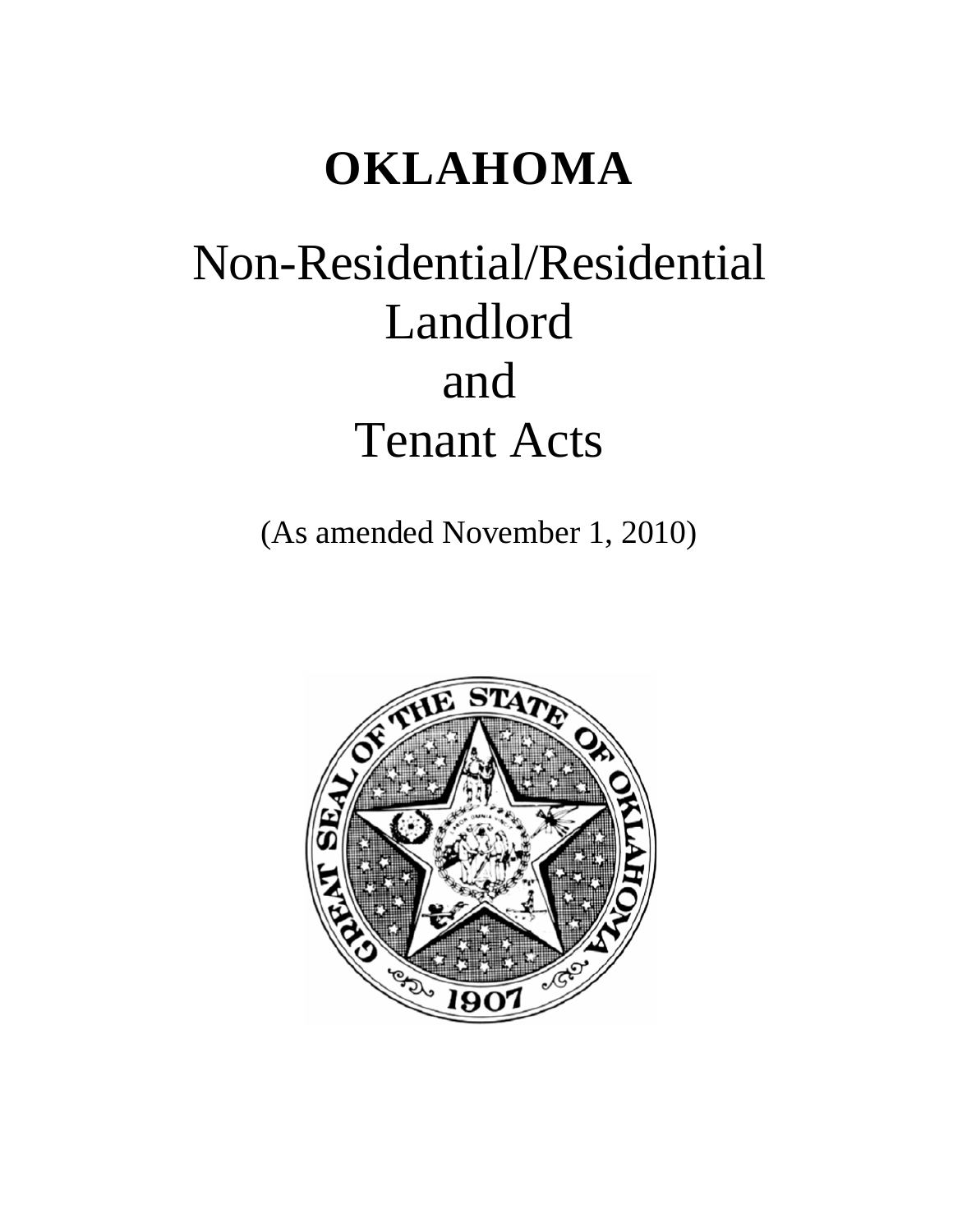### **PREFACE**

This pamphlet has been compiled and published for members of the general public and licensees for information purposes only. It is intended as a general guide and is not for the purpose of answering specific legal questions. Enforcement of this law is a matter for a court of proper jurisdiction. Questions of interpretation should be referred to your attorney. If you not have an attorney, you may wish to call the Lawyer Referral Service at the telephone number listed below. The service of legal counseling is provided by the Tulsa County Bar Association.

Tulsa County Bar Association Lawyer Referral Service— (918) 587-6014

First Published January 1, 1979

Last Revision November 1, 2010

This publication, printed by The University of Oklahoma Printing Services, is issued by the Oklahoma Real Estate Commission as authorized by Anne M. Woody, Executive Director. 500 copies have been prepared and distributed at no cost to the taxpayers of the State of Oklahoma. The entire cost of preparing this publication has been borne by the Real Estate Licensees through their license fees and administrative charges. Copies have been deposited with the Publications Clearinghouse of the Oklahoma Department of Libraries.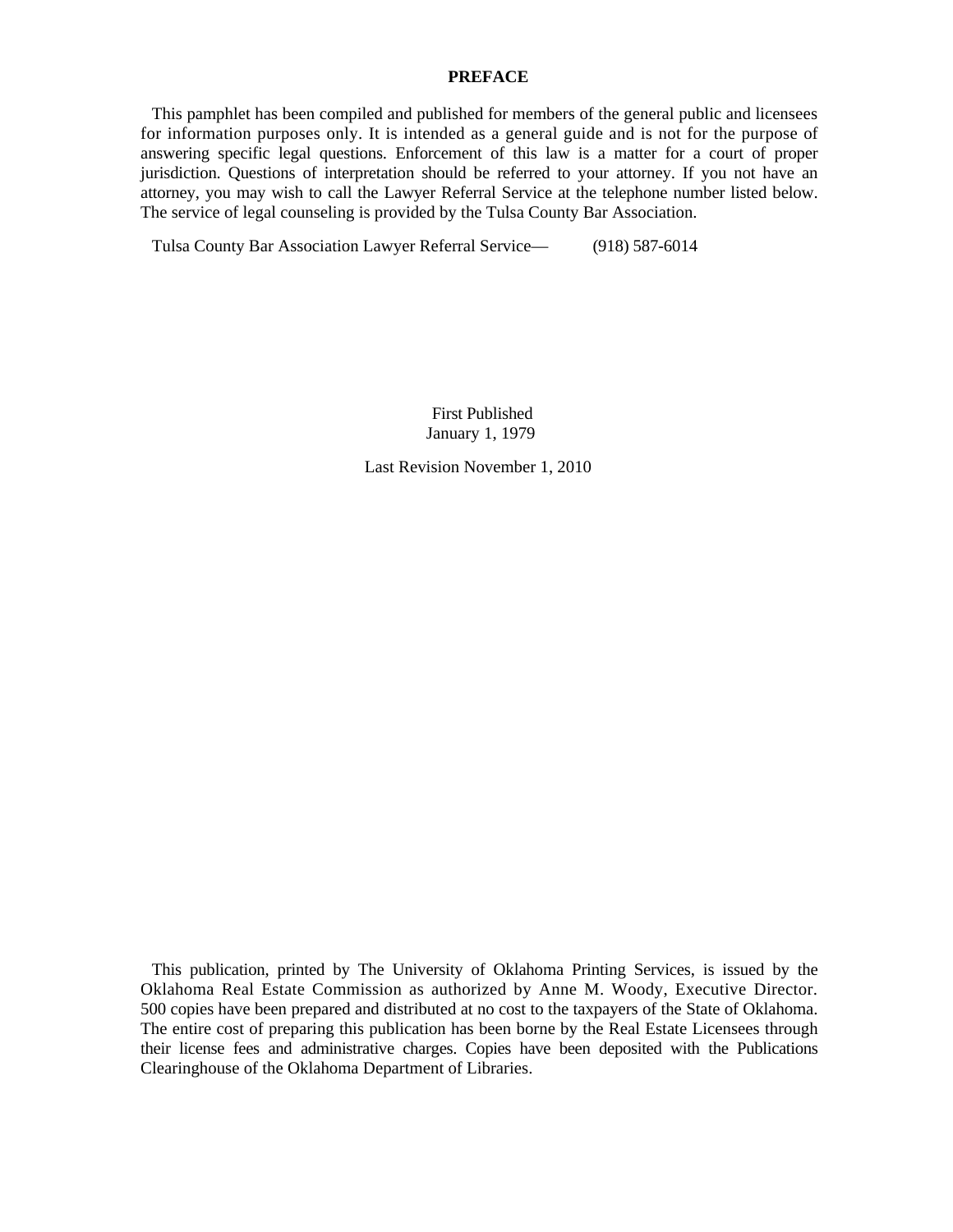## LANDLORD AND TENANT REGARDING NONRESIDENTIAL RENTAL PROPERTY 41 O.S. 2001, §§51-52, 61

#### **§51. Abandonment or surrender of nonresidential rental property—Definitions**

As used in this act:

1. "Landlord" means the owner, lessor or sublessor of a nonresidential rental property, but does not mean an "owner" as defined by Section 192 of Title 42 of the Oklahoma Statutes;

2. "Nonresidential rental property" means any land or building which is rented or leased to a tenant for other than residential purposes and the rental agreement of which is not regulated under the provisions of the Oklahoma Residential Landlord Tenant Act, Section 101 et seq. of Title 41 of the Oklahoma Statutes or the Self-Service Storage Facility Lien Act, Section 191 et seq. of Title 42 of the Oklahoma Statutes; and

3. "Tenant" means any person entitled under a rental agreement to occupy the nonresidential rental property.

### **§52. Abandonment or surrender of nonresidential rental property—Disposition of personal property of tenant—Notice—Storage costs—Liability of landlord—Application of proceeds of sale**

A. If a tenant abandons, surrenders possession of, or is evicted from nonresidential rental property and leaves goods, furnishings, fixtures, or any other personal property on the premises of the nonresidential rental property, the landlord may take possession of the personal property ten (10) days after the tenant receives personal service of notice or fifteen (15) days after notice is mailed, whichever is latest, and if the personal property has no ascertainable or apparent value, the landlord may dispose of the personal property in a reasonable commercial manner. In any such case, the landlord has the option of complying with the provisions of subsection B of this section.

B. If the tenant abandons, surrenders possession of, or is evicted from the nonresidential rental property and leaves goods, furnishings, fixtures, or any other personal property of an ascertainable or apparent value on the premises of the nonresidential rental property, the landlord may take possession of the personal property and give notice to the tenant, demanding that the personal property be removed within the dates set out in the notice but not less than fifteen (15) days after delivery or mailing of such notice, and that if the personal property is not removed within the time specified in the notice, the landlord may sell the personal property at a public sale. The landlord may dispose of perishable commodities in any manner the landlord considers fit. Payment by the tenant of all outstanding rent, damages, storage fees, court costs and attorneys' fees shall be a prerequisite to the return of the personal property. For purposes of this section, notice sent by registered or certified mail to the tenant's last known address with forwarding requested shall be deemed sufficient notice.

C. After notice is given as provided in subsection B of this section, the landlord shall store all personal property of the tenant in a place of safe-keeping and shall exercise reasonable care of the personal property. The landlord shall not be responsible to the tenant for any loss not caused by the landlord's deliberate or negligent act. The landlord may elect to store the personal property on the premises of the nonresidential rental property that was abandoned or surrendered by the tenant or from which the tenant was evicted, in which event the storage cost may not exceed the fair rental value of the premises. If the tenant's personal property is removed to a commercial storage company, the storage cost shall include the actual charge for the storage and removal from the premises to the place of storage.

D. If the tenant makes timely response in writing of an intention to remove the personal property from the premises and does not do so within the later of the time specified in the notice provided for in subsection B of this section or within fifteen (15) days of the delivery or mailing of the tenant's written response, it shall be conclusively presumed that the tenant abandoned the personal property. If the tenant removes the personal property within the time limitations provided in this subsection, the landlord is entitled to the cost of storage for the period during which the personal property remained in the landlord's safekeeping plus all other costs that accrued under the rental agreement.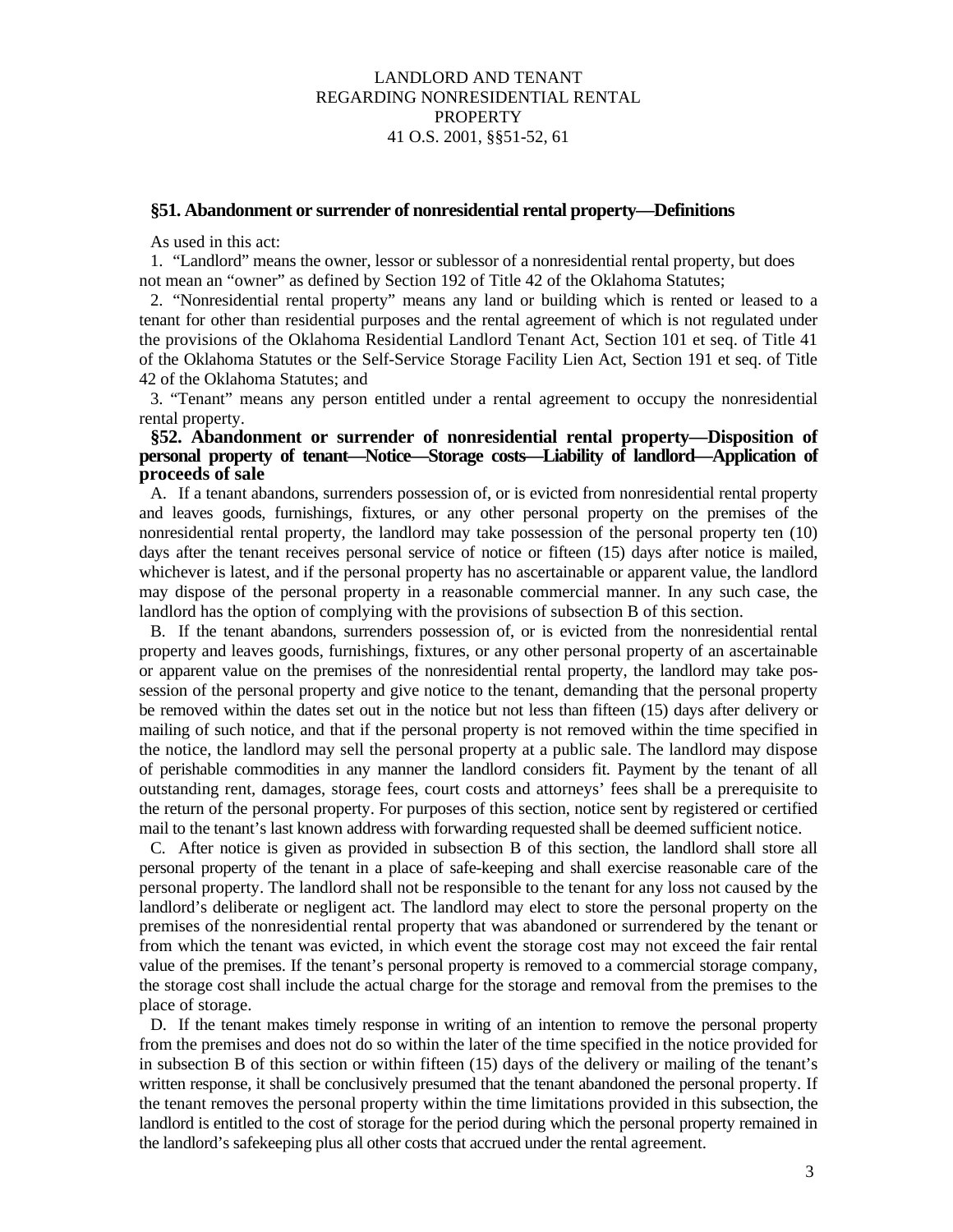E. If the tenant fails to take possession of the personal property as prescribed in subsection D of this section and make payment of all amounts due and owing, the personal property shall be deemed abandoned and the landlord may thereupon sell the personal property in any reasonable manner without liability to the tenant.

F. Notice of sale shall be mailed to the owner and any other party claiming any interest in said personal property, if known, at their last-known post office address, by certified or registered mail at least ten (10) days before the time specified therein for such sale. For purposes of this section, parties who claim an interest in the personal property include holders of security interests or other liens or encumbrances as shown by the records in the office of the county clerk of the county where the lien would be foreclosed.

G. The landlord or any other person may in good faith become a purchaser of the personal property sold. The landlord may dispose of any personal property upon which no bid is made at the public sale.

H. The landlord may not be held to respond in damages in an action by a tenant claiming loss by reason of the landlord's election to destroy, sell or otherwise dispose of the personal property in compliance with the provisions of this section. If however, the landlord deliberately or negligently violated the provisions of this section, the landlord shall be liable for actual damages.

I. Any proceeds from the sale or other disposition of the personal property, as provided in subsection B of this section, shall be applied by the landlord in the following order:

1. To the reasonable expenses of taking, holding, preparing for sale or disposition, giving notice and selling or disposing thereof;

2. To the satisfaction of any properly recorded security interest;

3. To the satisfaction of any amount due from the tenant to the landlord for rent or otherwise; and

4. The balance, if any, shall be paid into court within thirty (30) days of the sale and held for six (6) months and, if not claimed by the owner of the personal property within that period, shall escheat to the county.

## **§61. Computation of time**

The time within which an act is to be done, as provided for in Title 41 of the Oklahoma Statutes, shall be computed by excluding the first day and including the last day. If the last day is a legal holiday as defined by Section 82.1 of Title 25 of the Oklahoma Statues, it shall be excluded. The provisions of this section are hereby declared to be a clarification of the law as it existed prior to the effective date of this act and shall not be considered or construed to be a change of the law as it existed prior to the effective date of this act. Any action or proceeding arising under Title 41 of the Oklahoma Statutes prior to the effective date of this act for which a determination of the period of time prescribed by this section is in question or has been in question due to the enactment of Section 20, Chapter 293, O.S.L. 1999, shall be governed by the method for computation of time as prescribed by this section.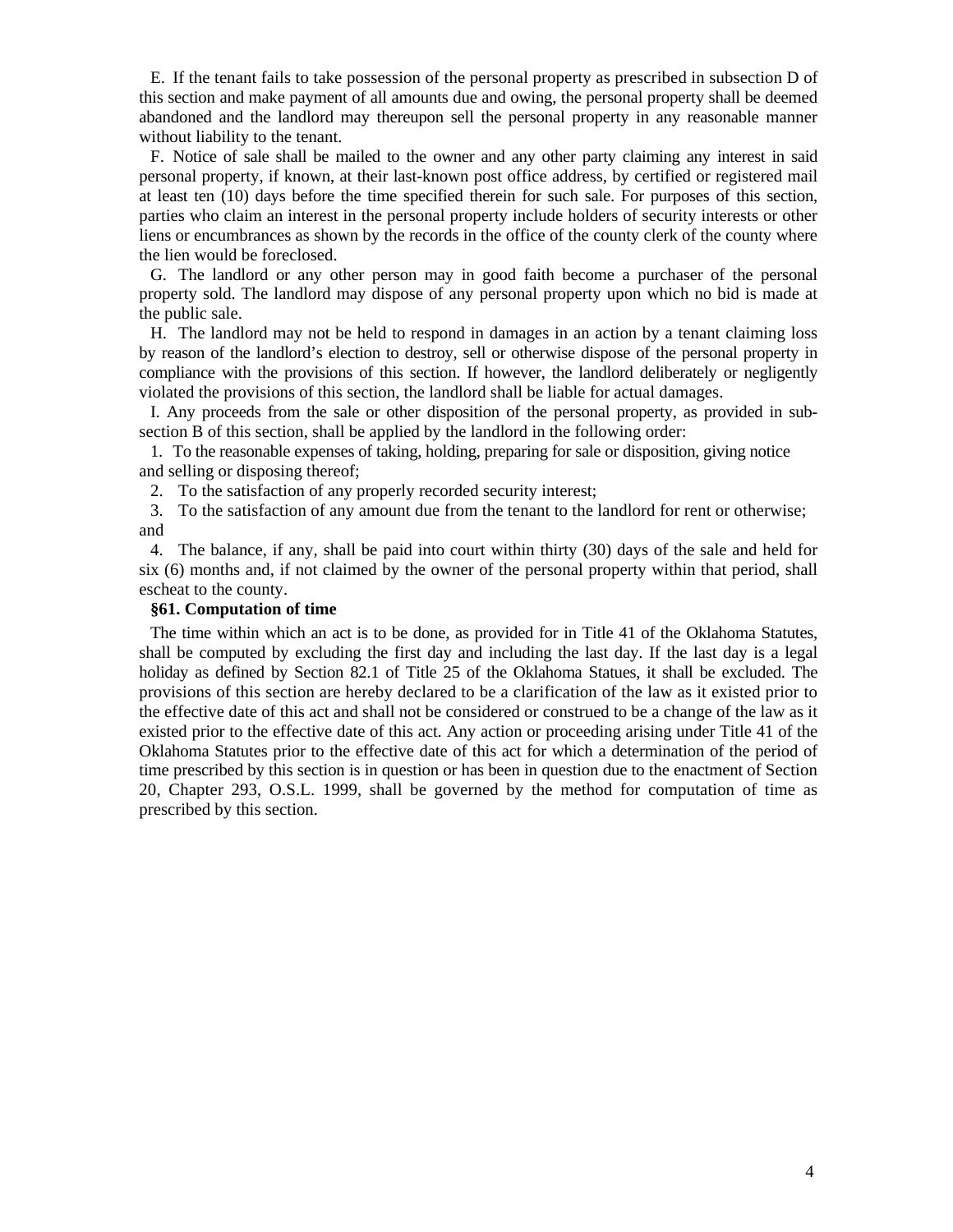#### RESIDENTIAL LANDLORD AND TENANT ACT

#### 41 O.S. 2001, §§101-136, as amended through November 1, 2006

#### **§101. Short Title**

This act shall be known and may be cited as the "Oklahoma Residential Landlord and Tenant Act."

#### **§ 102. Definitions**

1. "Building and housing codes" means any law, ordinance or governmental regulation concerning fitness for habitation or the construction, maintenance, operation, occupancy, use or appearance of any premises or dwelling unit;

2. "Deposit" means any money or other property required by a landlord from a tenant as a security and which is to be returned to the tenant upon termination of the rental agreement, less any deductions properly made and allowed by this act;

3. "Dwelling unit" means a structure, or that part of a structure, which is used as a home, residence or sleeping place by one or more persons, and includes any site, space or lot leased to the owner or resident of a manufactured or mobile home;

4. "Good faith" means honesty in fact in the conduct of the transaction concerned;

5. "Landlord" means the owner, lessor or sublessor of the dwelling unit or the building of which it is a part, manufactured or mobile home site, space or lot, and it also means a manager of the premises who fails to comply with the disclosure provisions of Section 116 of this title;

6. "Occupant" means any person who abides within a dwelling unit, or any person who owns or occupies a manufactured or mobile home, but who is not a tenant or an unemancipated minor child of a tenant, and who is not legally obligated by the terms of a rental agreement;

7. "Organization" means a corporation, government, governmental subdivision or agency, business trust, estate, trust, partnership or association, two or more persons having a joint or common interest and any other legal or commercial entity;

8. "Owner" means one or more persons, jointly or severally, in whom is vested:

- a. all or any part of the legal title to the property, or
- b. all or part of the beneficial ownership and a right to present use and enjoyment of the property, and such term includes a mortgagee in possession;

9. "Person" means an individual or organization;

10. "Premises" means a dwelling unit and the structure of which it is a part, the facilities, and appurtenances therein, the site, space or lot leased to the owner or resident of a mobile or manufactured home, and the grounds, areas and facilities held out for the use of the tenant generally or the use of which is promised to the tenant;

11. "Rent" means all payments, except deposits and damages, to be made to the landlord under the rental agreement;

12. "Rental agreement" means all agreements and valid rules and regulations adopted under Section 126 of this title, which establish, embody or modify the terms and conditions concerning the use and occupancy of a dwelling unit and premises;

13. "Roomer" or "boarder" means a tenant occupying a dwelling unit:

- a. which lacks at least one major bathroom or kitchen facility, such as a toilet, refrigerator or stove,
- b. in a building

(1) where one or more of such major facilities are supplied to be used in common by the occupants of the roomer or boarder's dwelling unit and one or more other dwelling units, and

(2) in which the landlord resides;

14. "Single-family residence" means a structure used and maintained as a single dwelling unit. A dwelling unit, including those with common walls, shall be deemed a single-family residence if it has direct access to a street or thoroughfare and shares neither heating facilities, hot water equipment, nor any other essential facility or service with any other dwelling unit; and

15. "Tenant" means any person entitled under a rental agreement to occupy a dwelling unit.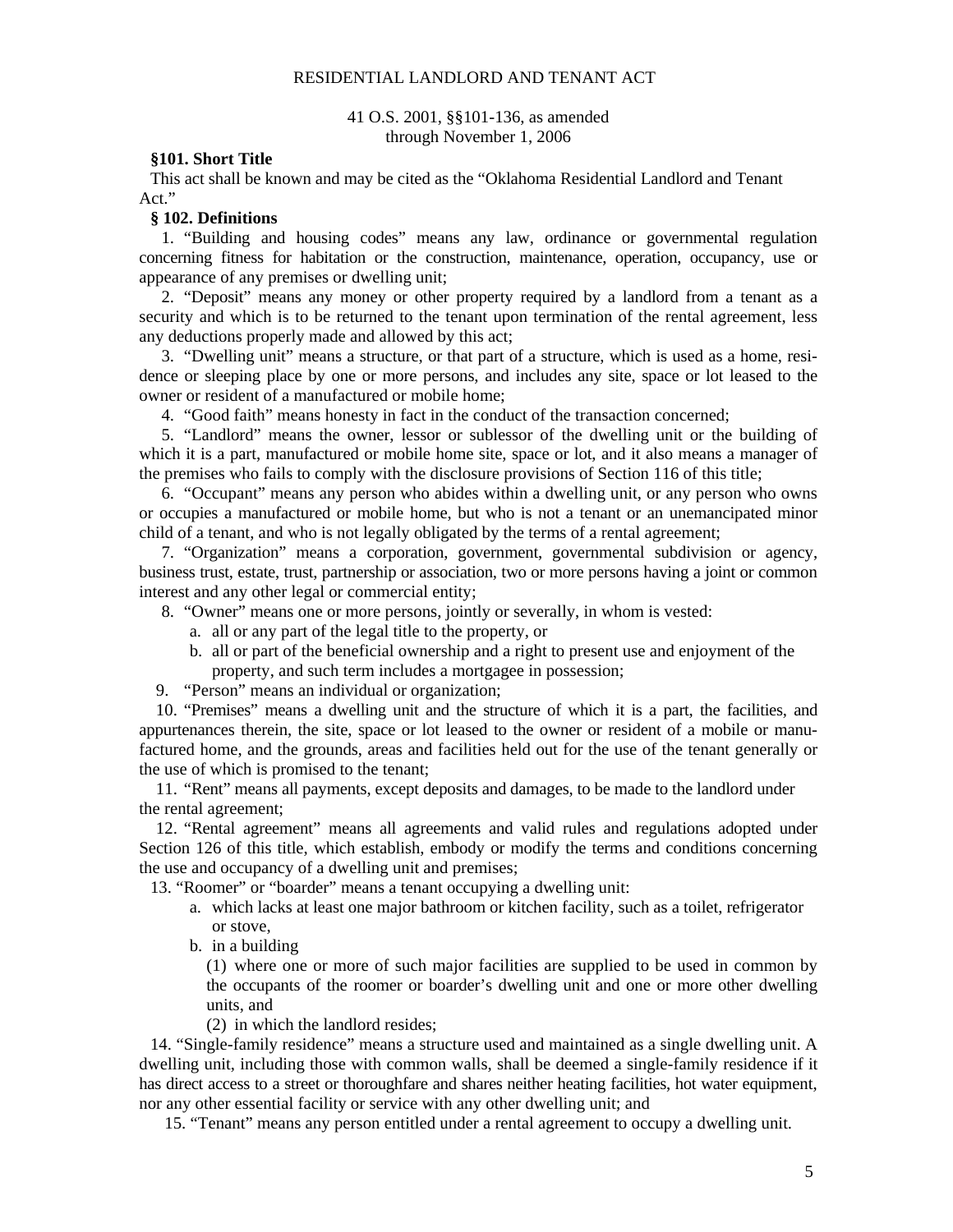## **§ 103. Application of Act**

A. Except as otherwise provided in this act, this act applies to, regulates and determines rights, obligations and remedies under a rental agreement, wherever made, for a dwelling unit located within this state.

B. Any agreement, whether written or oral, shall be unenforceable insofar as said agreement, or any provision thereof, conflicts with any provision of this act.

## **§ 104. Arrangements not covered by act**

Unless created to avoid the application of this act, the following arrangements are not governed by this act:

1. Residence at an institution, public or private, if incidental to detention or the provision of medical, geriatric, educational, counseling, religious or similar service;

2. Occupancy under a contract of sale or contract for deed of a dwelling unit or of the property of which it is a part, if the occupant is the purchaser or a person who succeeds to his interest;

3. Occupancy by a member of a fraternal or social organization in a structure operated for the benefit of the organization;

4. Transient occupancy in a hotel, motel or other similar lodging;

5. Occupancy by an owner of a condominium unit or a holder of a proprietary lease in a cooperative; and

6. Occupancy under a rental agreement covering premises used by the occupant primarily for agricultural purposes.

### **§105. Mitigation of damages—Rights, obligations and remedies—Enforcement**

A. An aggrieved party under the provisions of this act has a duty to mitigate damages.

B. Any right, obligation or remedy declared by this act is enforceable in any court of appropriate jurisdiction including small claims court and may be prosecuted as part of an action for forcible entry or detainer unless the provision declaring it specifies a different and limited effect. In any action for breach of a rental agreement or to enforce any right or obligation provided for in this act, the prevailing party shall be entitled to reasonable attorneys' fees.

## **§ 106. Settlement of claim**

A claim or right arising under this act or a rental agreement, if disrupted in good faith, may be settled by agreement and requires no further consideration.

## **§ 107. Good faith performance or enforcement**

Every duty under this act and every act which must be performed as a condition precedent to the exercise of a right or remedy under this act imposes an obligation of good faith in its performance or enforcement.

## **§ 108. Beneficial owner to maintain premises**

Any agreement, assignment, conveyance, trust deed or security instrument which authorizes a person other than the beneficial owner to act as landlord of a dwelling unit shall not relieve the beneficial owner of the duty to conform with this act and any other law, code, ordinance or regulation concerning the maintenance and operation of the premises.

## **§ 109. Rent**

A. In the absence of agreement, the occupants of a dwelling unit shall pay to the landlord as rent the fair rental value for the use and occupancy of the dwelling unit.

B. Rent shall be payable at the time and place agreed to by the parties. Unless otherwise agreed, the entire rent shall be payable at the dwelling unit at the beginning of any term of one (1) month or less, while one (1) month's rent shall be payable at the beginning of each month of a longer term.

## **§ 110. Term of tenancy**

Unless the rental agreement fixes a definite term in writing, the tenancy is week-to-week in the case of a roomer or boarder who pays weekly rent, and in all other cases month-to-month.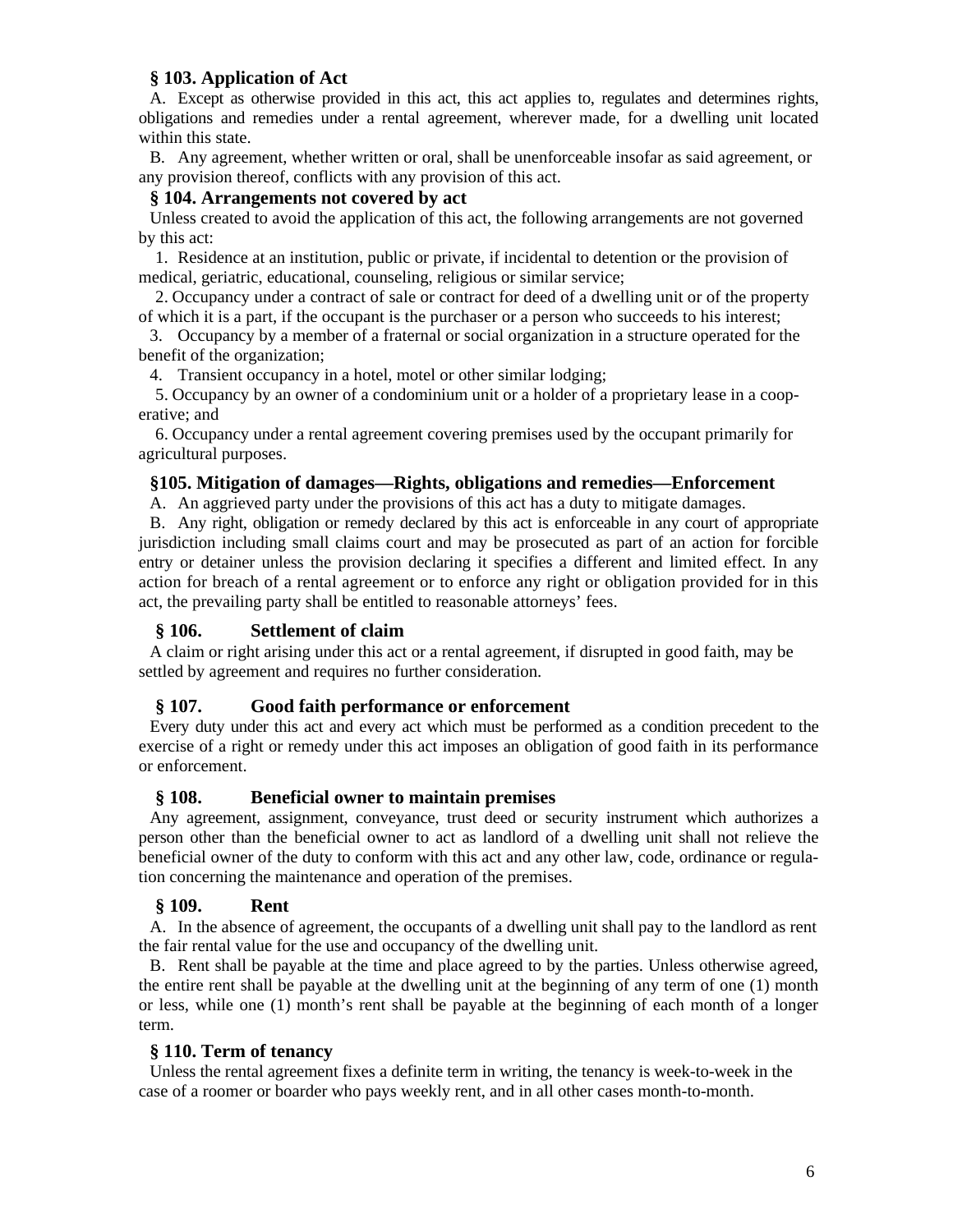#### **§ 111. Termination of tenancy**

A. Except as otherwise provided in the Oklahoma Residential Landlord and Tenant Act, when the tenancy is month-to-month or tenancy at will, the landlord or tenant may terminate the tenancy provided the landlord or tenant gives a written notice to the other at least thirty (30) days before the date upon which the termination is to become effective. The thirty day period to terminate shall begin to run from the date notice to terminate is served as provided in subsection E of this section.

B. Except as otherwise provided in the Oklahoma Residential Landlord and Tenant Act, when the tenancy is less than month-to-month, the landlord or tenant may terminate the tenancy provided the landlord or tenant gives to the other a written notice served as provided in subsection E of this section at least seven (7) days before the date upon which the termination is to become effective.

C. Unless earlier terminated under the provisions of the Oklahoma Residential Landlord and Tenant Act or unless otherwise agreed upon, a tenancy for a definite term expires on the ending date thereof without notice.

D. If the tenant remains in possession without the landlord's consent after the expiration of the term of the rental agreement or its termination under the Oklahoma Residential Landlord and Tenant Act, the landlord may immediately bring an action for possession and damages. If the tenant's holdover is willful and not in good faith the landlord may also recover an amount not more than twice the average monthly rental, computed and prorated on a daily basis, for each month or portion thereof that said tenant remains in possession. If the landlord consents to the tenant's continued occupancy, a month-to-month tenancy is thus created, unless the parties otherwise agree.

E. The written notice, required by the Oklahoma Residential Landlord and Tenant Act, to terminate any tenancy shall be served on the tenant or landlord personally unless otherwise specified by law. If the tenant cannot be located, service shall be made by delivering the notice to any family member of such tenant over the age of twelve (12) years residing with tenant. If service cannot be made on the tenant personally or on such family member, notice shall be posted at a conspicuous place on the dwelling unit of the tenant. If the notice is posted, a copy of such notice shall be mailed to the tenant by certified mail. If service cannot be made on the landlord personally, the notice shall be mailed to the landlord by certified mail. For the purpose of this subsection, the word "landlord" shall mean any person authorized to receive service of process and notice pursuant to Section 116 of this title.

### **§ 112. Duties of parties upon termination of tenancy**

Except as otherwise provided in this act, whenever either party to a rental agreement rightfully elects to terminate, the duties of each party under the rental agreement shall cease and be determined upon the effective date of said termination, and the parties shall thereupon discharge any remaining obligations under this act as soon as practicable.

#### **§ 113. Rental Agreements**

A. A rental agreement may not provide that either party thereto:

- 1. Agrees to waive or forego rights or remedies under this act;
- 2. Authorizes any person to confess judgment on a claim arising out of the rental agreement;
- 3. Agrees to pay the other party's attorney's fees;

4. Agrees to the exculpation, limitation or indemnification of any liability arising under law for damages or injuries to persons or property caused by or resulting from the acts or omissions of either party, their agents, servants or employees in the operation or maintenance of the dwelling unit or the premises of which it is a part; or

5. Agrees to the establishment of a lien except as allowed by this act in and to the property of the other party.

B. A provision prohibited by subsection A of this section and included in a rental agreement is unenforceable.

#### **§113a. Disclosure of flood or flooding problems in rental agreement**

A. If the premises to be rented has been flooded within the past five (5) years and such fact is known to the landlord, the landlord shall include such information prominently and in writing as part of any written rental agreements. Failure to provide such information shall entitle any tenant who is a party to the rental agreement to sue the landlord of the premises in a court of appropriate jurisdiction and to recover the personal property damages sustained by the tenant from flooding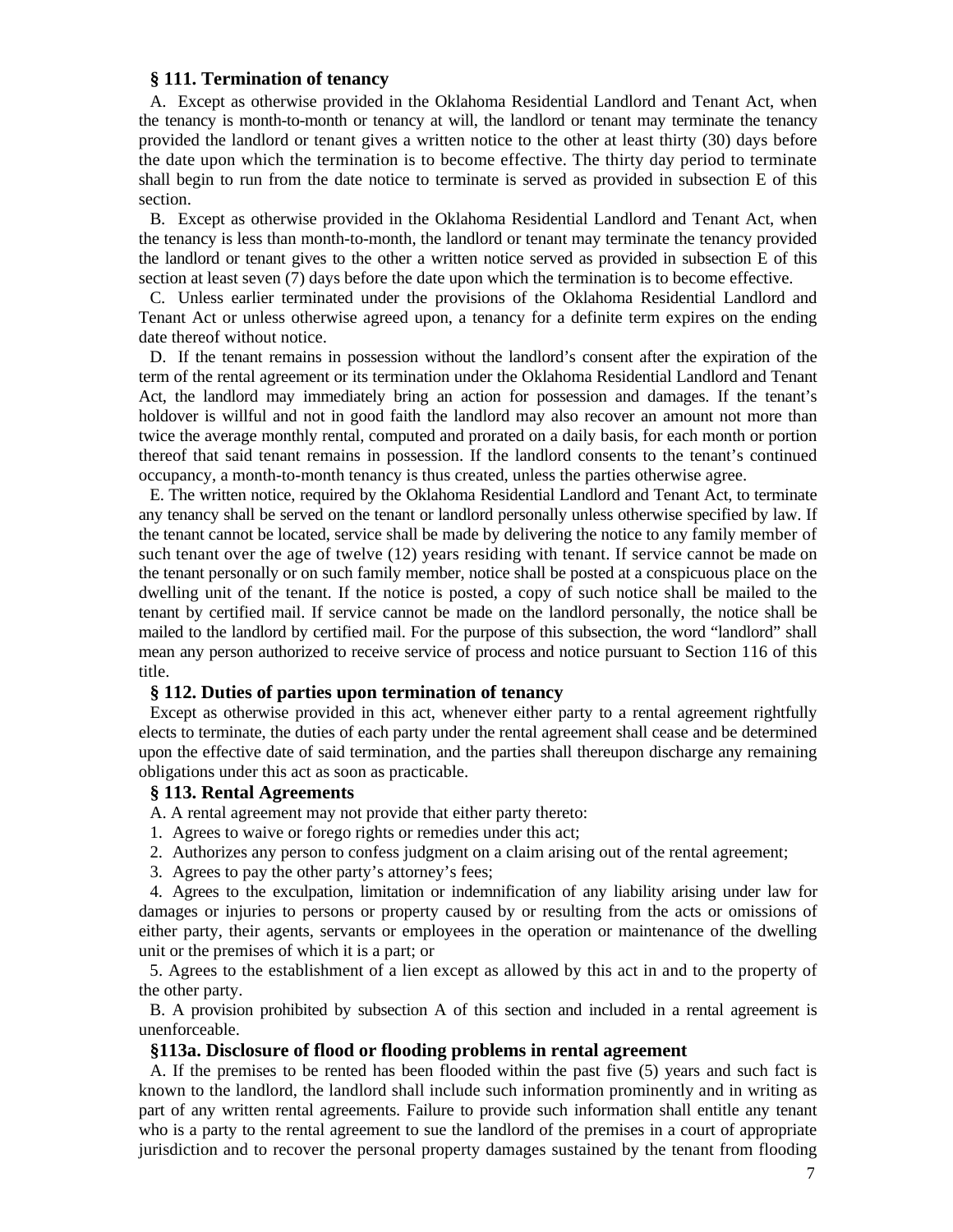of the premises.

B. For the purpose of this section, "flooded and flooding" shall mean general and temporary conditions of partial or complete inundation of normally dry land areas and structures upon said areas from the overflow of lakes, ponds, streams, rivers, creeks and any other inland waters.

## **§113.1. Denial or termination of tenancy because of guide, signal or service dog**

A landlord shall not deny or terminate a tenancy to a blind, deaf, or physically handicapped person because of the guide, signal, or service dog of such person unless such dogs are specifically prohibited in the rental agreement entered into prior to Nov. 1,1985.

#### **§ 114. Alienees—Rights, obligations and remedies**

Alienees of landlords and tenants shall have the same legal rights, obligations and remedies as their principals.

### **§115. Damage or security deposits**

A. Any damage or security deposit required by a landlord of a tenant must be kept in an escrow account for the tenant, which account shall be maintained in the State of Oklahoma with a federally insured financial institution. Misappropriation of the security deposit shall be unlawful and punishable by a term in a county jail not to exceed six (6) months and by a fine in an amount not to exceed twice the amount misappropriated from the escrow account.

B. Upon termination of the tenancy, any security deposit held by the landlord may be applied to the payment of accrued rent and the amount of damages which the landlord has suffered by reason of the tenant's noncompliance with this act and the rental agreement, all as itemized by the landlord in a written statement delivered by mail to be by return receipt requested and to be signed for by any person of statutory service age at such address or in person to the tenant if he can reasonably be found. If the landlord proposes to retain any portion of the security deposit for rent, damages or other legally allowable charges under the provisions of this act or the rental agreement, the landlord shall return the balance of the security deposit without interest to the tenant within thirty (30) days after the termination of tenancy, delivery of possession and written demand by the tenant. If the tenant does not make such written demand of such deposit within six (6) months after termination of the tenancy, the deposit reverts to the landlord in consideration of the costs and burden of maintaining the escrow account, and the interest of the tenant in that deposit terminates at that time.

C. Upon cessation of a landlord's interest in the dwelling unit including, but not limited to, termination of interest by sale, assignment, death, bankruptcy, appointment of receiver or otherwise, the person in possession of the tenant's damage or security deposits at his option or pursuant to court order shall, within a reasonable time:

1. Transfer said deposits to the landlord's successor in interest and notify the tenants in writing of such transfer and of the transferee's name and address; or

2. Return the deposits to the tenants.

D. Upon receipt of the transferred deposits under paragraph 1 of subsection C of this section, the transferee, in relation to such deposits, shall have all the rights and obligations of a landlord holding such deposits under this act.

E. If a landlord or manager fails to comply with this section or fails to return any prepaid rent required to be paid to a tenant under this act, the tenant may recover the damage and security deposit and prepaid rent, if any.

F. Except as otherwise provided by the rental agreement, a tenant shall not apply or deduct any portion of the security deposit from the last month's rent or use or apply such tenant's security deposit at any time in lieu of payment of rent.

G. This section does not preclude the landlord or tenant from recovering other damages to which he may be entitled under this act.

#### **§ 116. Person to accept service or notice— Identity of owner and manager—Failure to comply with section**

A. As a part of any rental agreement the lessor shall prominently and in writing identify what person at what address is entitled to accept service or notice under this act. The landlord or any person authorized to enter into a rental agreement on his behalf shall disclose to the tenant in writing at or before the commencement of the tenancy the name and address of: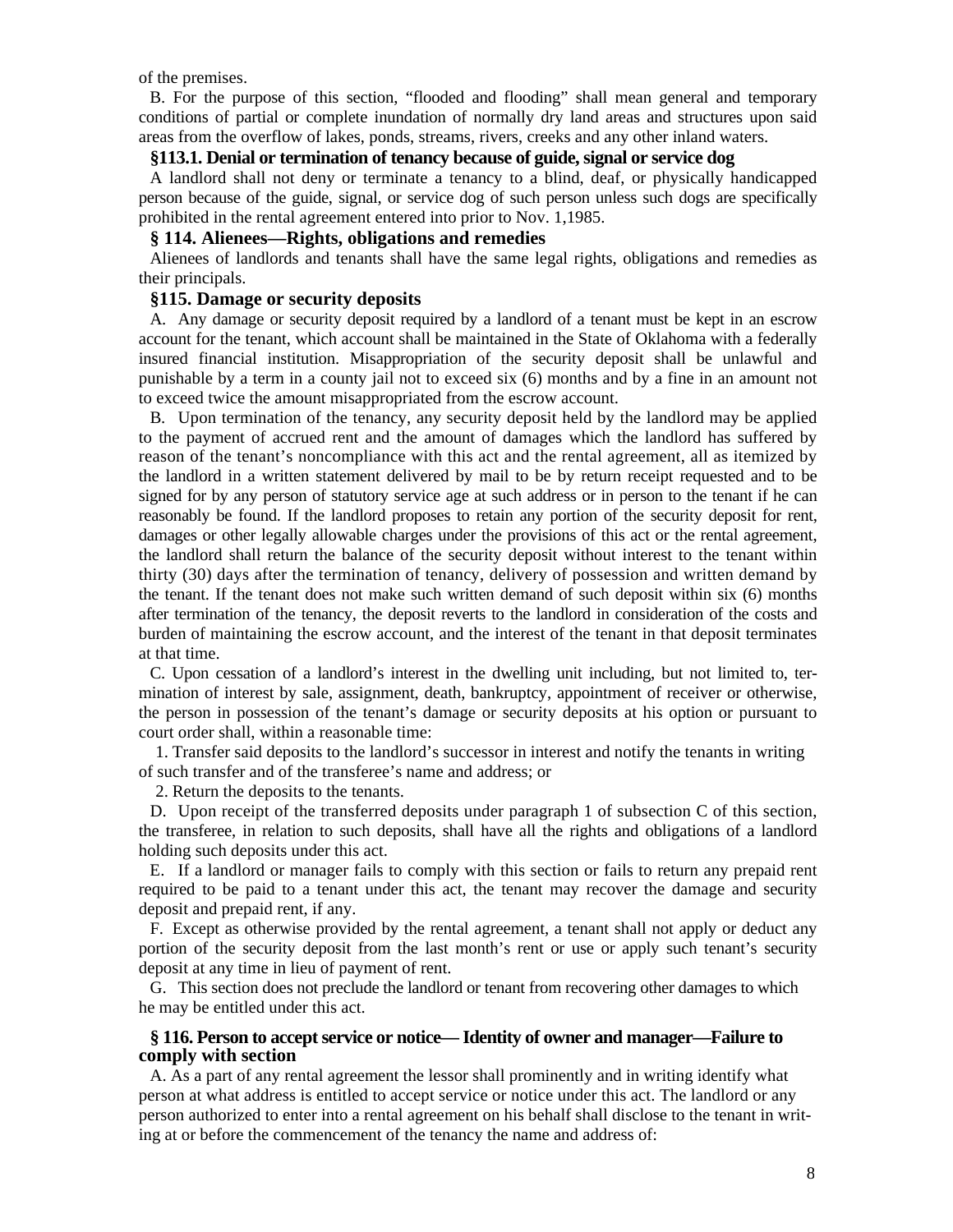- 1. The person or persons authorized to manage the premises;
- 2. The owner or owners of the premises; or

3. The name and address of a person authorized to act for and on behalf of the owner for the purpose of receipt of service of process and receiving and receipting for notices.

The information required to be furnished by this section shall be kept current and this section extends to and is enforceable against any successor owner, landlord or manager.

B. A person who fails to comply with this section becomes a landlord for the purposes of this act and an agent of each person who is otherwise a landlord for:

1. Receipt of service of process and receiving and receipting for notices and demands; and

2. Performing the obligations of a landlord under this act and under the rental agreement and expending and making available for the purpose all rents collected from the premises.

### **§ 117. Commencement of tenancy—Delivery of possession—Wrongful possession**

A. At the commencement of the term a landlord shall deliver full possession of the premises to the tenant in compliance with the rental agreement and Section 118 of this title. Except as otherwise provided in this act, the landlord may bring an action for possession against any other person wrongfully in possession and may recover his damages.

B. A rental agreement may provide reasonable limitations upon use of a dwelling unit or premises by a tenant or occupant. A landlord shall have the right to demand that an occupant vacate the dwelling unit or the premises or both if such occupant breaches any condition of the rental agreement which would be enforceable against the tenant. If a landlord makes a written request to the tenant or to the occupant for the occupant to depart from the dwelling unit or the premises or both, the occupant shall comply. If the occupant wrongfully fails to comply within a reasonable time, the occupant shall, upon conviction, be deemed guilty of a trespass and may be punished by a fine of not to exceed Five Hundred Dollars (\$500.00) or by confinement in the county jail for a period not to exceed thirty (30) days or by both such fine and imprisonment.

C. An occupancy limitation of two (2) persons per bedroom residing in a dwelling unit shall be presumed reasonable for this state. The two-person limitation shall not apply to a child or children born to the tenants during the course of the lease.

#### **§ 118. Duties of landlord and tenant**

A. A landlord shall at all times during the tenancy:

1. Except in the case of a single-family residence, keep all common areas of his building, grounds, facilities and appurtenances in a clean, safe and sanitary condition;

2. Make all repairs and do whatever is necessary to put and keep the tenant's dwelling unit and premises in a fit and habitable condition;

3. Maintain in good and safe working order and condition all electrical, plumbing, sanitary, heating, ventilating, air-conditioning and other facilities and appliances, including elevators, supplied or required to be supplied by him;

4. Except in the case of one-or two-family residences or where provided by a governmental entity, provide and maintain appropriate receptacles and conveniences for the removal of ashes, garbage, rubbish and other waste incidental to the occupancy of the dwelling unit and arrange for the frequent removal of such wastes; and

5. Except in the case of a single-family residence or where the service is supplied by direct and independently-metered utility connections to the dwelling unit, supply running water and reasonable amounts of hot water at all times and reasonable heat.

B. The landlord and tenant of a dwelling unit may agree by a conspicuous writing independent of the rental agreement that the tenant is to perform specified repairs, maintenance tasks, alterations or remodeling.

C. Prior to the commencement of a rental agreement, if a landlord knows or has reason to know that the dwelling unit or any part of the premises was used in the manufacture of methamphetamine, the landlord shall disclose this information to a prospective tenant. Provided however, if the landlord has had the level of contamination assessed within the dwelling unit or pertinent part of the premises, and it has been determined that the level of contamination does not exceed one-tenth of one microgram (0.1 mcg) per one hundred square centimemeters (100 cm2) of surface materials within the dwelling unit or pertinent part of the premises, no disclosure shall be required.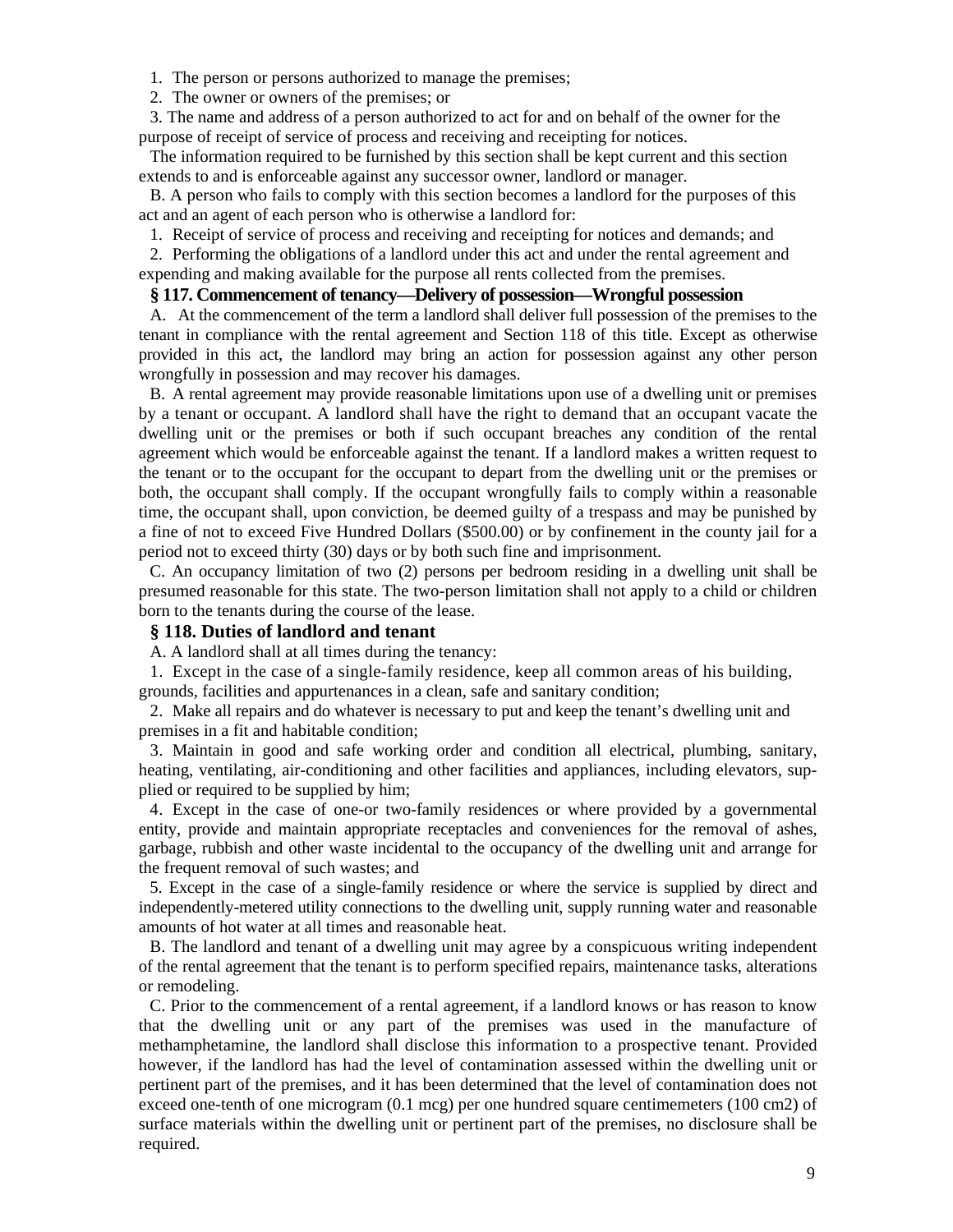#### **§ 119. Conveyance of property—Attornment of tenant**

A. A conveyance of real estate or of any interest therein, by a landlord shall be valid without the attornment of the tenant, but the payment of rent by the tenant to the grantor at any time before written notice of the conveyance is given to the tenant shall be good against the grantee.

B. The attornment of a tenant to a stranger shall be void, and shall not affect the possession of the landlord unless it is made with the consent of the landlord, or pursuant to a judgment at law, or the order or decree of a court.

C. Unless otherwise agreed and except as otherwise provided in this act, upon termination of the owner's interest in the dwelling unit including, but not limited to, termination of interest by sale, assignment, death, bankruptcy, appointment of a receiver or otherwise, the owner is relieved of all liability under the rental agreement and of all obligations under this act as to events occurring subsequent to written notice to the resident of the termination of the owner's interest. The successor in interest to the owner shall be liable for all obligations under the rental agreement or under this act. Upon receipt by a resident of written notice of the termination of the owner's interest in the dwelling unit, a resident shall pay all future rental payments, when due, to the successor in interest to the owner.

D. Unless otherwise agreed and except as otherwise provided in this act, a manager of premises that includes a dwelling unit is relieved of liability under a rental agreement and this act as to events occurring after written notice to the tenant of the termination of his management.

#### **§ 120. Failure of landlord to deliver possession of dwelling unit to tenant**

A. If the landlord fails to deliver possession of the dwelling unit to the tenant, rent abates until possession is delivered and the tenant may terminate the rental agreement by giving a written notice of such termination to the landlord, whereupon the landlord shall return all prepaid rent and deposit, or the tenant may, at his option, demand performance of the rental agreement by the landlord and maintain an action for possession of the dwelling unit against any person wrongfully in possession and recover the actual damages sustained by him.

B. If a person's failure to deliver possession is willful and not in good faith, an aggrieved person may recover from that person an amount not more than twice the monthly rental as specified in the rental agreement, computed and prorated on a daily basis, for each month, or portion thereof, that said person wrongfully remains in possession.

#### **§121. Landlord's breach of rental agreement—Deductions from rent for repairs—Failure to supply heat, water or other essential services—Habitability of dwelling unit**

A. Except as otherwise provided in this act, if there is a material noncompliance by the landlord with the terms of the rental agreement or a noncompliance with any of the provisions of Section 118 of this act which noncompliance materially affects health or safety, the tenant may deliver to the landlord a written notice specifying the acts and omissions constituting the breach and that the rental agreement will terminate upon a date not less than thirty (30) days after receipt of the notice if the breach is not remedied within fourteen (14) days, and thereafter the rental agreement shall so terminate as provided in the notice unless the landlord adequately remedies the breach within the time specified.

B. Except as otherwise provided in this act, if there is a material noncompliance by the landlord with any of the terms of the rental agreement or any of the provisions of Section 118 of this act which noncompliance materially affects health and the breach is remediable by repairs, the reasonable cost of which is less than One Hundred Dollars (\$100.00), the tenant may notify the landlord in writing of his intention to correct the condition at the landlord's expense after the expiration of fourteen (14) days. If the landlord fails to comply within said fourteen (14) days, or as promptly as conditions require in the case of an emergency, the tenant may thereafter cause the work to be done in a workmanlike manner and, after submitting to the landlord an itemized statement, deduct from his rent the actual and reasonable cost or the fair and reasonable value of the work, not exceeding the amount specified in this subsection, in which event the rental agreement shall not terminate by reason of that breach.

C. Except as otherwise provided in this act, if, contrary to the rental agreement or Section 118 of this act, the landlord willfully or negligently fails to supply heat, running water, hot water, electric, gas or other essential service, the tenant may give written notice to the landlord specifying the breach and thereafter may:

1. Upon written notice, immediately terminate the rental agreement; or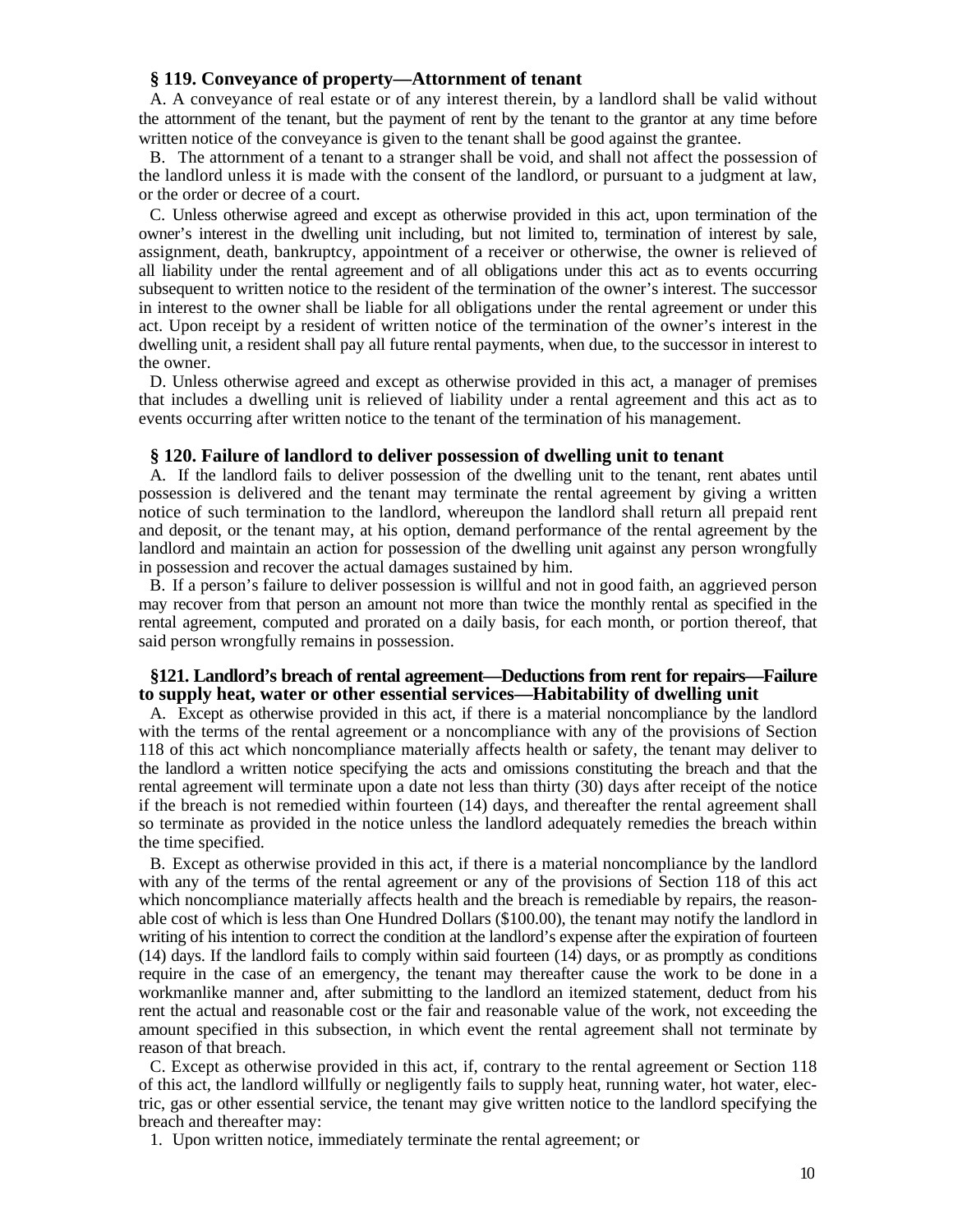2. Procure reasonable amounts of heat, hot water, running water, electric, gas or other essential service during the period of the landlord's noncompliance and deduct their actual and reasonable cost from the rent; or

3. Recover damages based upon the diminution of the fair rental value of the dwelling unit; or

4. Upon written notice, procure reasonable substitute housing during the period of the landlord's noncompliance, in which case the tenant is excused from paying rent for the period of the landlord's noncompliance.

D. Except as otherwise provided in this act, if there is a noncompliance by the landlord with the terms of the rental agreement or Section 118 of this act, which noncompliance renders the dwelling unit uninhabitable or poses an imminent threat to the health and safety of any occupant of the dwelling unit and which noncompliance is not remedied as promptly as conditions require, the tenant may immediately terminate the rental agreement upon written notice to the landlord which notice specifies the noncompliance.

E. All rights of the tenant under this section do not arise until he has given written notice to the landlord or if the condition complained of was caused by the deliberate or negligent act or omission of the tenant, a member of his family, his animal or pet or other person or animal on the premises with his consent.

#### **§ 122. Damage to or destruction of dwelling unit—Rights and duties of tenant**

A. If the dwelling unit or premises are damaged or destroyed by fire or other casualty to an extent that enjoyment of the dwelling unit is substantially impaired, unless the impairment is caused by the deliberate or negligent act or omission of the tenant, a member of his family, his animal or pet or other person or animal on the premises with his consent, the tenant may:

1. Immediately vacate the premises and notify the landlord in writing within one (1) week thereafter of his intention to terminate the rental agreement, in which case the rental agreement terminates as of the date of vacating; or

2. If continued occupancy is possible, vacate any part of the dwelling unit rendered unusable by the fire or casualty, in which case the tenant's liability for rent is reduced in proportion to the diminution in the fair rental value of the dwelling unit.

B. If the rental agreement is terminated under this section the landlord shall return all deposits recoverable under Section 115 of this act and all prepaid and unearned rent. Accounting for rent in the event of termination or apportionment shall be made as of the date of the fire or other casualty.

## **§ 123. Wrongful removal or exclusion from dwelling unit**

If a landlord wrongfully removes or excludes a tenant from possession of a dwelling unit, the tenant may recover possession by a proceeding brought in a court of competent jurisdiction, or terminate the rental agreement after giving notice of such intention to the landlord, and in either case recover an amount not more than twice the average monthly rental, or twice his actual damages, whichever is greater. If the rental agreement is terminated, the landlord shall return all deposits recoverable under Section 115 of this act and all prepaid and unearned rent.

## **§ 124. Unlawful entry or lawful entry in unreasonable manner—Harassment of tenant— Damages**

A. If the landlord makes an unlawful entry or a lawful entry in an unreasonable manner or harasses the tenant by making repeated unreasonable demands for entry, the tenant may obtain injunctive relief to prevent the recurrence of the conduct or, upon written notice, terminate the rental agreement. In either case the tenant may recover actual damages.

B. Neither injunctive relief nor damages shall be available to a tenant if the basis for the landlord's action is the landlord's execution of a writ in the manner prescribed by Section 1148. 10A of Title 12 of the Oklahoma Statutes.

#### **§125. Defective condition of premises— Report to landlord**

Any defective condition of the premises which comes to the tenant's attention, and which the tenant has reason to believe is unknown to the landlord, shall be reported by the tenant to the landlord as soon as practicable.

## **§ 126. Tenant's use and occupancy of premises—Rules and regulations**

A. A landlord, from time to time, may adopt a rule or regulation, however described, concerning the tenant's use and occupancy of the premises. Such a rule or regulation is enforceable against the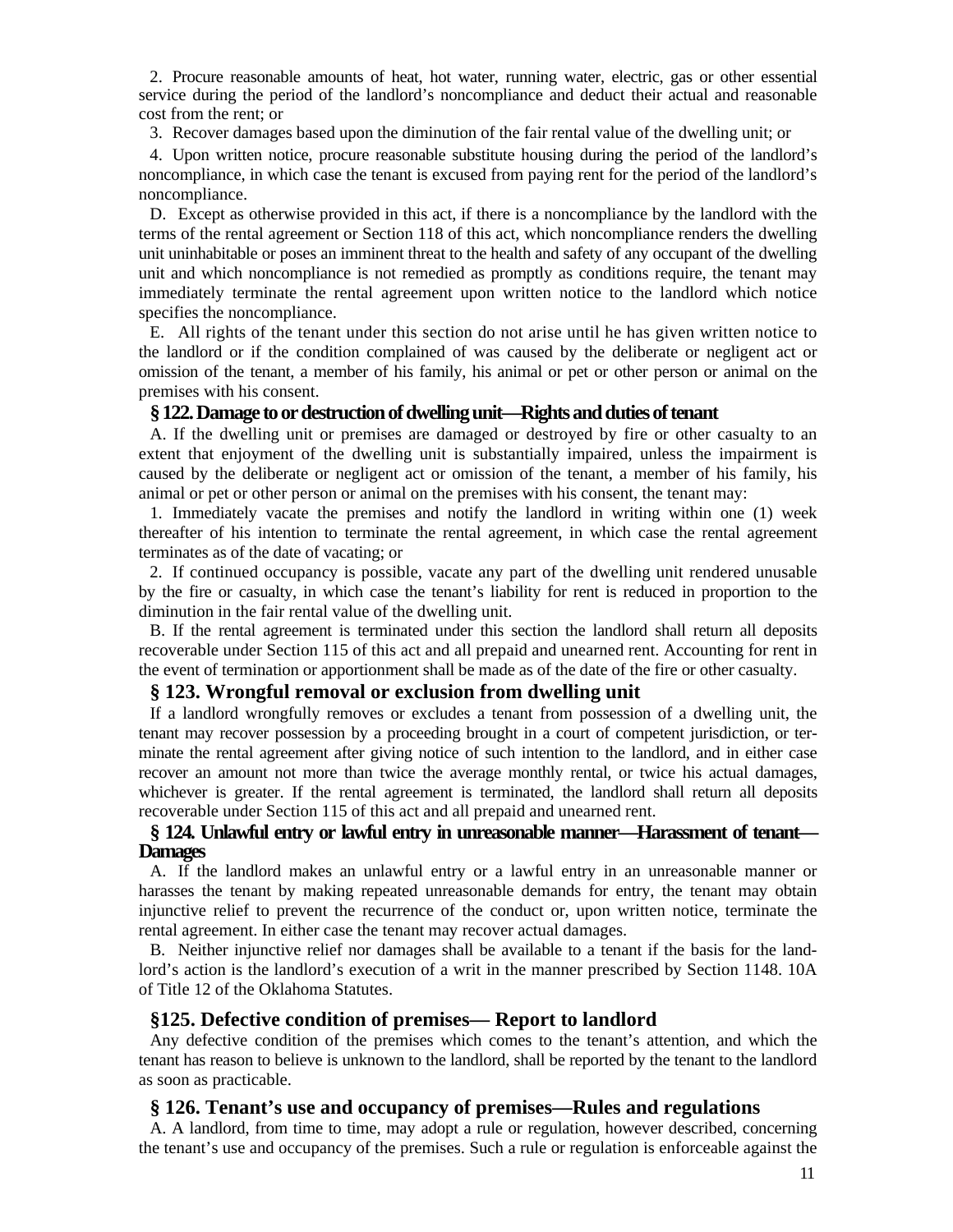tenant only if:

1. Its purpose is to promote the convenience, peace, safety or welfare of the tenants in the premises, preserve the landlord's property from abusive use, or make a fair distribution of services and facilities held out for the tenants generally; and

2. It is reasonably related to the purpose for which it is adopted; and

3. It applies to all tenants in the premises in a fair manner; and

4. It is sufficiently explicit in its prohibition, direction or limitation of the tenant's conduct to

fairly inform the tenant what such tenant must or must not do to comply; and

5. It is not for the purpose of evading the obligations of the landlord; and

6. The tenant has notice of it at the time such tenant enters into the rental agreement, or when it is adopted.

B. If a rule or regulation is adopted after the tenant enters into the rental agreement and that rule or regulation works a substantial modification of such tenant's bargain, the rule or regulation so adopted is not valid and enforceable against the tenant unless he consents to it in writing.

#### **§ 127. Duties of tenant**

The tenant shall at all times during the tenancy:

1. Keep that part of the premises which such tenant occupies and uses as safe, clean and sanitary as the condition of the premises permits;

2. Dispose from such tenant's dwelling unit all ashes, garbage, rubbish and other waste in a safe, clean and sanitary manner;

3. Keep all plumbing fixtures in the dwelling unit or used by the tenant as clean and sanitary as their condition permits;

4. Use in a safe and nondestructive manner all electrical, plumbing, sanitary, heating, ventilating, air-conditioning and other facilities and appliances including elevators in the premises;

5. Not deliberately or negligently destroy, deface, damage, impair or remove any part of the premises or permit any person, animal or pet to do so;

6. Not engage in conduct or allow any person or animal or pet, on the premises with the express or implied permission or consent of the tenant, to engage in conduct that will disturb the quiet and peaceful enjoyment of the premises by other tenants;

7. Comply with all covenants, rules, regulations and the like which are in accordance with Section 126 of this title; and

8. Not engage in criminal activity that threatens the health, safety or right of peaceful enjoyment of the premises by other tenants or is a danger to the premises, and not engage in any drug-related criminal activity on or near the premises either personally or by any member of the tenant's household or any guest or other person under the tenant's control.

#### **§ 128. Consent of tenant for landlord to enter dwelling unit—Emergency entry—Abuse of right of entry—Notice—Abandoned premises—Refusal of consent**

A. A tenant shall not unreasonably withhold consent to the landlord, his agents and employees, to enter into the dwelling unit in order to inspect the premises, make necessary or agreed repairs, decorations, alterations or improvements, supply necessary or agreed services or exhibit the dwelling unit to prospective or actual purchasers, mortgagee, tenants, workmen or contractors.

B. A landlord, his agents and employees may enter the dwelling unit without consent of the tenant in case of emergency.

C. A landlord shall not abuse the right of access or use it to harass the tenant. Except in case of emergency or unless it is impracticable to do so, the landlord shall give the tenant at least one (1) day's notice of his intent to enter and may enter only at reasonable times.

D. Unless the tenant has abandoned or surrendered the premises, a landlord has no other right of access during a tenancy except as is provided in this act or pursuant to a court order.

E. If the tenant refuses to allow lawful access, the landlord may obtain injunctive relief to compel access or he may terminate the rental agreement.

#### **§ 129. Tenant's breach of rental agreement—Wrongful abandonment**

A. Unless otherwise agreed, use by the tenant of the dwelling unit for any purpose other than as his place of abode shall constitute a breach of the rental agreement and shall be grounds of terminating the rental agreement.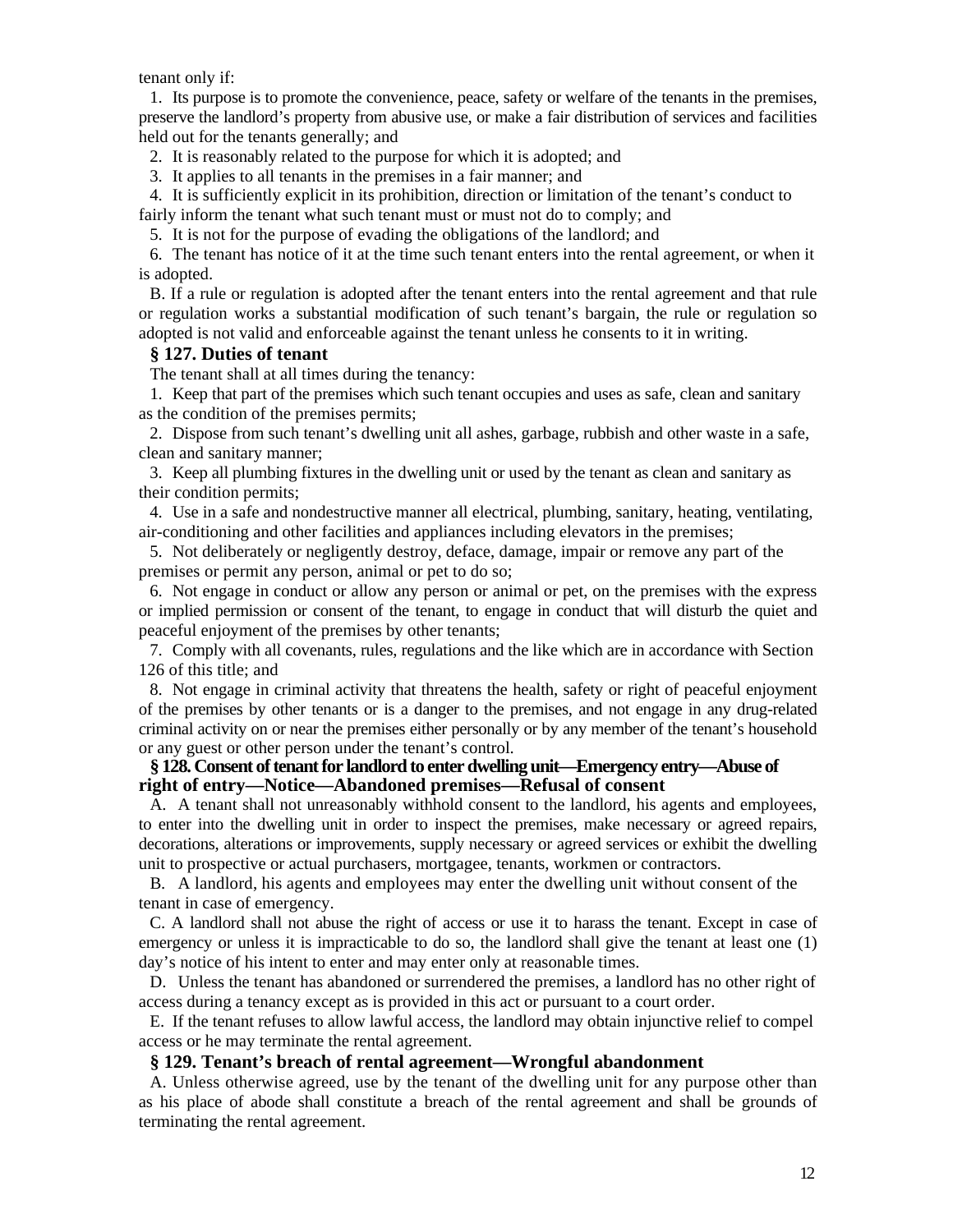B. If the tenant wrongfully quits and abandons the dwelling unit during the term of the tenancy, the landlord shall make reasonable efforts to make the dwelling unit available for rental. If the landlord rents the dwelling unit for a term beginning before the expiration of the rental agreement, said rental agreement terminates as of the commencement date of the new tenancy. If the landlord fails to use reasonable efforts to make the dwelling unit available for rental or if the landlord accepts the abandonment as surrender, the rental agreement is deemed to be terminated by the landlord as of the date the landlord has notice of the abandonment. If, after making reasonable efforts to make the dwelling unit available for rental after the abandonment, the landlord fails to re-rent the premises for a fair rental during the term, the tenant shall be liable for the entire rent or the difference in rental, whichever may be appropriate, for the remainder of the term. If the tenancy is from month-tomonth or week-to-week, the term of the rental agreement for this purpose is deemed to be a month or a week, as the case may be.

### **§ 130. Abandoning, surrendering or eviction from possession of dwelling unit—Disposition of personal property**

A. If the tenant abandons or surrenders possession of the dwelling unit or has been lawfully removed from the premises through eviction proceedings and leaves household goods, furnishings, fixtures, or any other personal property in the dwelling unit, the landlord may take possession of the property, and if, in the judgment of the landlord, the property has no ascertainable or apparent value, the landlord may dispose of the property without any duty of accounting or any liability to any party. The landlord may dispose of perishable property in any manner the landlord considers fit.

B. If the tenant abandons or surrenders possession of the dwelling unit or has been lawfully removed from the premises through eviction proceedings and leaves household goods, furnishings, fixtures, or any other personal property in the dwelling unit, the landlord may take possession of the property, and if, in the judgment of the landlord the property has an ascertainable or apparent value, the landlord shall provide written notice to the tenant by certified mail to the last-known address that if the property is not removed within the time specified in the notice, the property will be deemed abandoned. Any property left with the landlord for a period of thirty (30) days or longer shall be conclusively determined to be abandoned and as such the landlord may dispose of said property in any manner which he deems reasonable and proper without liability to the tenant or any other interested party.

C. The landlord shall store all personal property of the tenant in a place of safekeeping and shall exercise reasonable care of the property. The landlord shall not be responsible to the tenant for any loss not caused by the landlord's deliberate or negligent act. The landlord may elect to store the property in the dwelling unit that was abandoned or surrendered by the tenant, in which event the storage cost may not exceed the fair rental value of the premises. If the tenant's property is removed to a commercial storage company, the storage cost shall include the actual charge for the storage and removal from the premises to the place of storage.

D. If the tenant removes the personal property within the time limitation provided in this section, the landlord is entitled to the cost of storage for the period during which the property remained in the landlord's safekeeping plus all other costs that accrued under the rental agreement.

E. The landlord may not be held to respond in damages in an action by a tenant claiming loss by reason of the landlord's election to destroy, sell or otherwise dispose of the property in compliance with the provisions of this section. If, however, the landlord deliberately or negligently violated the provisions of this section, the landlord shall be liable for actual damages.

#### **§130.1. "New Law"**

A. Upon written request of a landlord, the landlord's tenant shall:

- 1. Provide the landlord with the name, address, and telephone number of a person to contact in the event of the tenant's death; and
- 2. Sign a statement authorizing the landlord in the event of the tenant's death to:
	- a. grant to the person designated under paragraph 1 of this subsection access to the premises at a reasonable time and in the presence of the landlord or the landlord's agent,
	- b. allow the person designated under paragraph 1 of this subsection to remove any of the tenant's property found at the leased premises, and
	- c. refund the tenant's security deposit, less lawful deductions, to the person designated under paragraph 1 of this subsection.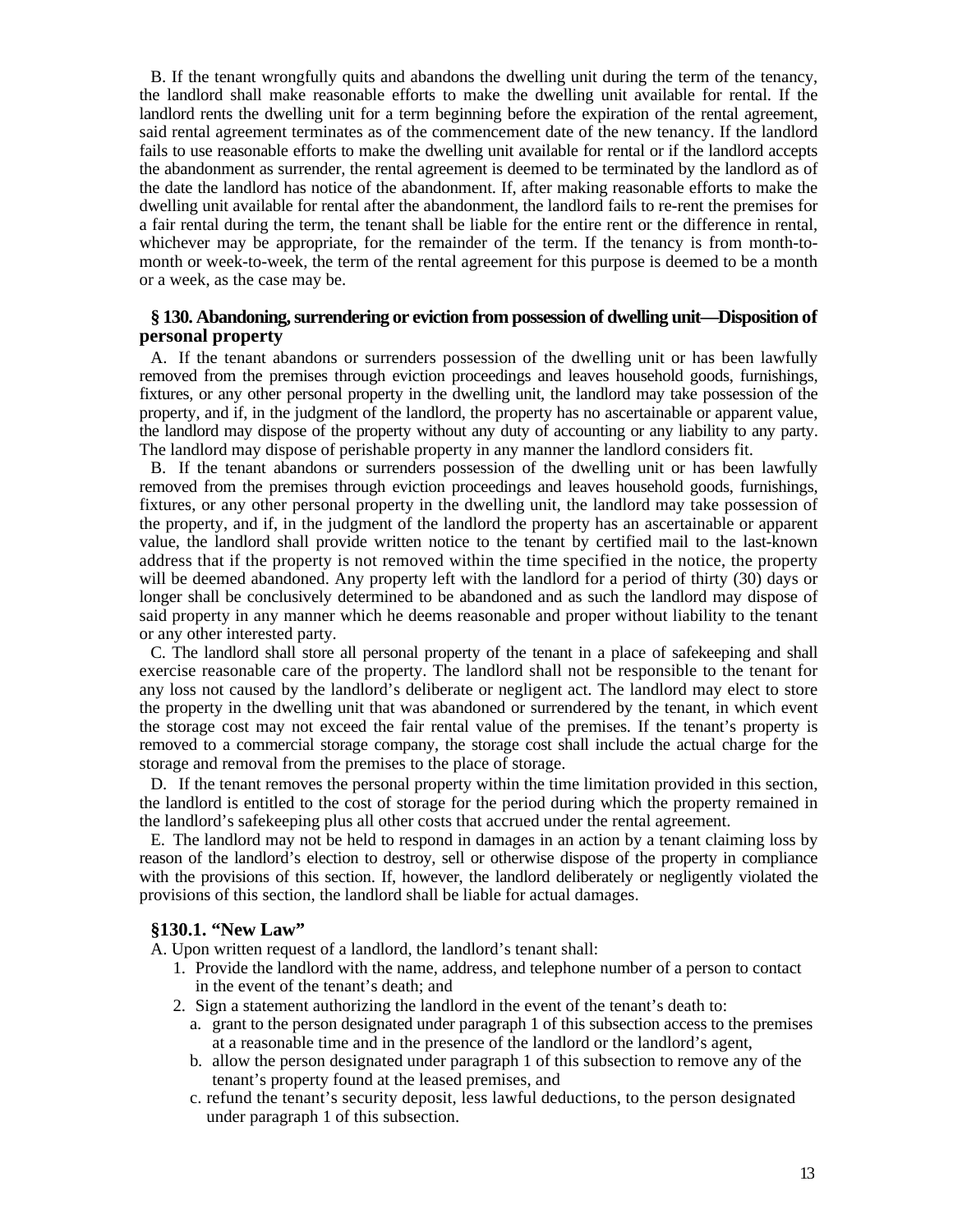B. A tenant may, without request from the landlord, provide the landlord with the information specified in subsection A of this section.

C. Except as provided in subsection D of this section, in the event of the death of a tenant who is the sole occupant of a rental dwelling:

- 1. The landlord may remove and store all property found in the tenant's leased premises;
- 2. The landlord shall turn over possession of the property to the person who was designated by the tenant under subsection A or B of this section or to any other person lawfully entitled to the property if the request is made prior to the property being discarded pursuant to paragraph 5 of this subsection;
- 3. The landlord shall refund the tenant's security deposit, less lawful deductions, including the cost of removing and storing the property, to the person designated under subsection A or B of this section or to any other person lawfully entitled to the refund;
- 4. Any person who removes property from the tenant's leased premises shall sign an inventory of the property being removed at the time of removal and submit the signed inventory to the landlord; and
- 5. The landlord may discard the property removed by the landlord from the tenant's leased premises if:
	- a. the landlord has mailed a written request by certified mail, return receipt requested, to the person designated under subsection A or B of this section, requesting that the property be removed,
	- b. the person failed to remove the property by the thirtieth day after the postmark date of the notice, and
	- c. the landlord, prior to the date of discarding the property, has not been contacted by anyone claiming the property.

D. In a written lease or other agreement, a landlord and a tenant may agree to a procedure different from the procedure in this section for removing, storing, or disposing of property in the leased premises of a deceased tenant.

E. If a tenant, after being furnished with a notice of request, knowingly violates subsection A of this section by failing to provide the required information and statement, the landlord shall have no responsibility after the tenant's death for removal, storage, disappearance, damage, or disposition of property in the tenant's leased premises.

F. If a landlord, after being furnished with a copy of this section, knowingly violates subsection C of this section, the landlord shall be liable to the estate of the deceased tenant for actual damages.

#### **§131. Delinquent rent**

A. If rent is unpaid when due, the landlord may bring an action for recovery of the rent at any time thereafter or the landlord may wait until the expiration of the period allowed for curing a default by the tenant, as prescribed in subsection B of this section, before bringing such action.

B. A landlord may terminate a rental agreement for failure to pay rent when due, if the tenant fails to pay rent within five (5) days after written notice of landlord's demand for payment. The notice may be given before or after the landlord files any action authorized by subsection A of this section.

Demand for past due rent is deemed a demand for possession of the premises and no further notice to quit possession need be given by the landlord to the tenant for any purpose.

#### **§ 132. Tenant's failure to comply with rental agreement or perform duties—Rights and duties of landlord**

A. Except as otherwise provided in the Oklahoma Residential Landlord and Tenant Act, if there is a noncompliance by the tenant with the rental agreement or with Section 127 of this title which noncompliance can be remedied by repair, replacement of a damaged item, or cleaning and the tenant fails to comply as promptly as conditions require in the case of an emergency or within ten (10) days after written notice served as provided in subsection E of Section 111 of this title by the landlord specifying the breach and requiring that the tenant remedy it within that period of time, the landlord may enter the dwelling unit and cause the work to be done in a workmanlike manner and thereafter submit the itemized bill for the actual and reasonable cost or the fair and reasonable value thereof as rent on the next date rent is due, or if the rental agreement has terminated, for immediate payment. If the landlord remedies the breach as provided in this subsection, the landlord may not terminate the rental agreement by reason of the tenant's failure to remedy the breach.

B. Except as otherwise provided in the Oklahoma Residential Landlord and Tenant Act, if there is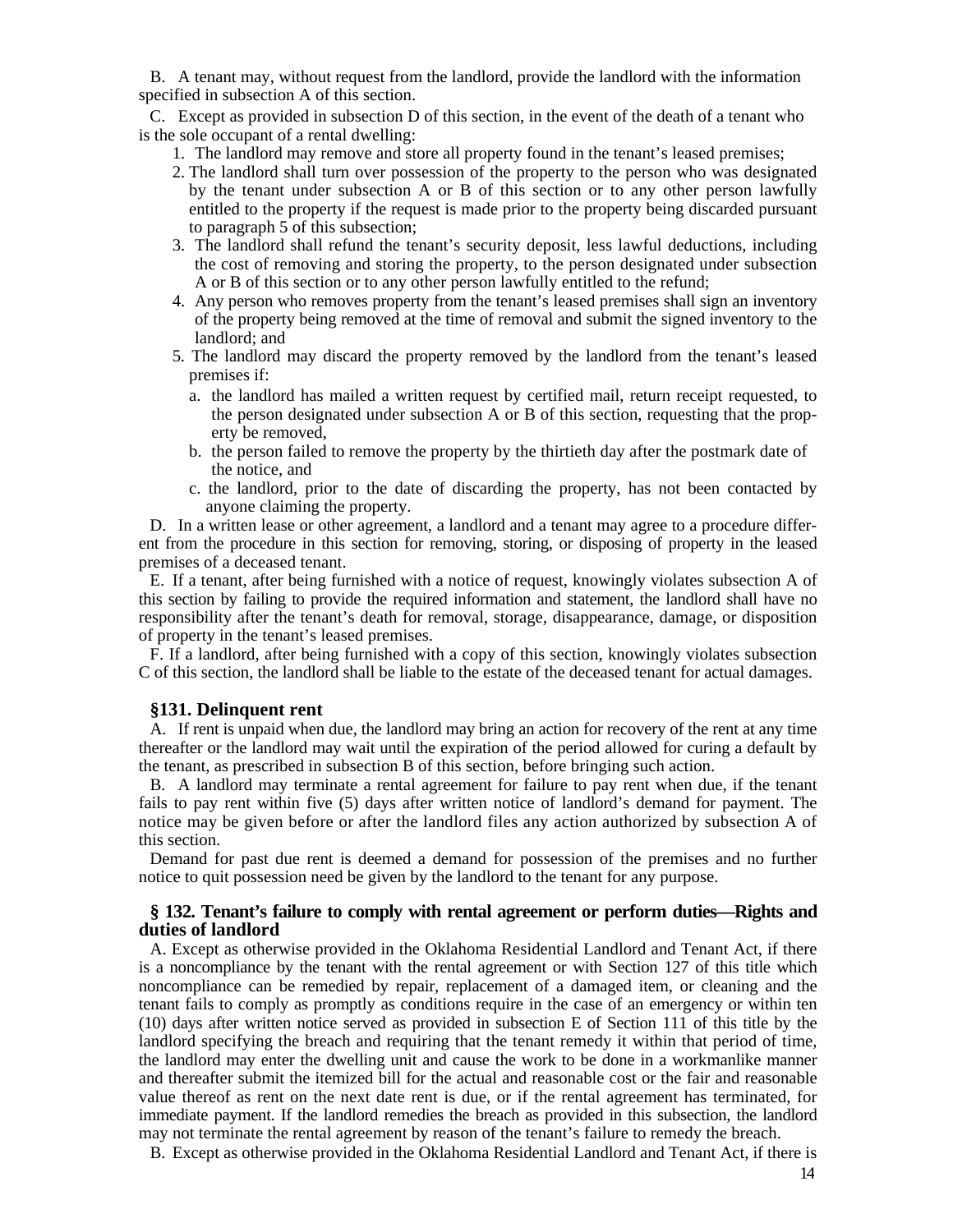a material noncompliance by the tenant with the rental agreement or with any provision of Section 127 of this title, the landlord may deliver to the tenant a written notice served as provided in subsection E of Section 111 of this title specifying the acts and omissions constituting the noncompliance and that the rental agreement will terminate upon a date not less than fifteen (15) days after receipt of the notice unless remedied within ten (10) days. If the breach is not remedied within ten (10) days from receipt of the notice, the rental agreement shall terminate as provided in the notice. If within the ten (10) days the tenant adequately remedies the breach complained of, or if the landlord remedies the breach according to the provisions of subsection A of this section, the rental agreement shall not terminate by reason of the breach. Any subsequent breach of the lease or noncompliance under this section shall be grounds, upon written notice to the tenant, for immediate termination of the lease.

C. Notwithstanding other provisions of this section, if there is a noncompliance by the tenant with the rental agreement or with any of the provisions of Section 127 of this title, which noncompliance causes or threatens to cause imminent and irremediable harm to the premises or to any person and which noncompliance is not remedied by the tenant as promptly as conditions require after the tenant has notice of it, the landlord may terminate the rental agreement by immediately filing a forcible entry and detainer action.

D. Any criminal activity that threatens the health, safety or right of peaceful enjoyment of the premises by other tenants committed by a tenant or by any member of the tenant's household or any guest or other person under the tenant's control or is a danger to the premises and any drugrelated criminal activity on or near the premises by the tenant or by any member of the tenant's household or any guest or other person under the tenant's control shall be grounds for immediate termination of the lease.

## **§133. Lien on tenant's property**

A landlord shall have a lien upon that part of the property belonging to the tenant which has a reasonable relationship as nearly as practicable to the amount of the debt owed, which may be in a rental unit used by him at the time notice is given, for the proper charges owed by the tenant, and for the cost of enforcing the lien, with the right to possession of the property until the debt obligation is paid to the landlord. Provided, however, that such lien shall be secondary to the claim of any prior bona fide holder of a chattel mortgage or to the rights of a conditional seller of such property, other than the tenant.

For purposes of this section, property shall mean any baggage or other property belonging to the tenant which may be in the rental unit used by the tenant but which shall not include all tools, musical instruments or books used by the tenant in any trade or profession, all family portraits and pictures, all wearing apparel, any type of prosthetic or orthopedic appliance, hearing aid, glasses, false teeth, glass eyes, bedding, contraceptive devices, soap, tissues, washing machines, vaporizers, refrigerators, food, cooking and eating utensils, all other appliances personally used by the tenant for the protection of his health, or any baby bed or any other items used for the personal care of babies.

### **§ 134. Enforcement of lien**

A landlord lien may be enforced as any other general lien as provided in Section 91 of Title 42 of the Oklahoma Statutes.

#### **§135. Construction of act**

This act shall be liberally construed and applied to promote and effectuate its underlying purposes and policies.

#### **§ 136. Removal of rented furniture—Procedure**

A. Upon termination of a furniture rental agreement, the lessor or agent of the lessor shall not remove the furniture from possession or dwelling place of the lessee unless the lessee or an agent of the lessee is present. Such furniture shall be marked with either an identifying number or in some other distinguishable manner prior to removal. Before the furniture is removed, the lessor or his agent shall inspect the furniture and advise the lessee or the agent of the lessee of each specific item of damage. If furniture is removed when such person is not present or if the furniture is not inspected before removal, the entire amount of any security deposit held by the lessor shall be returned to the lessee.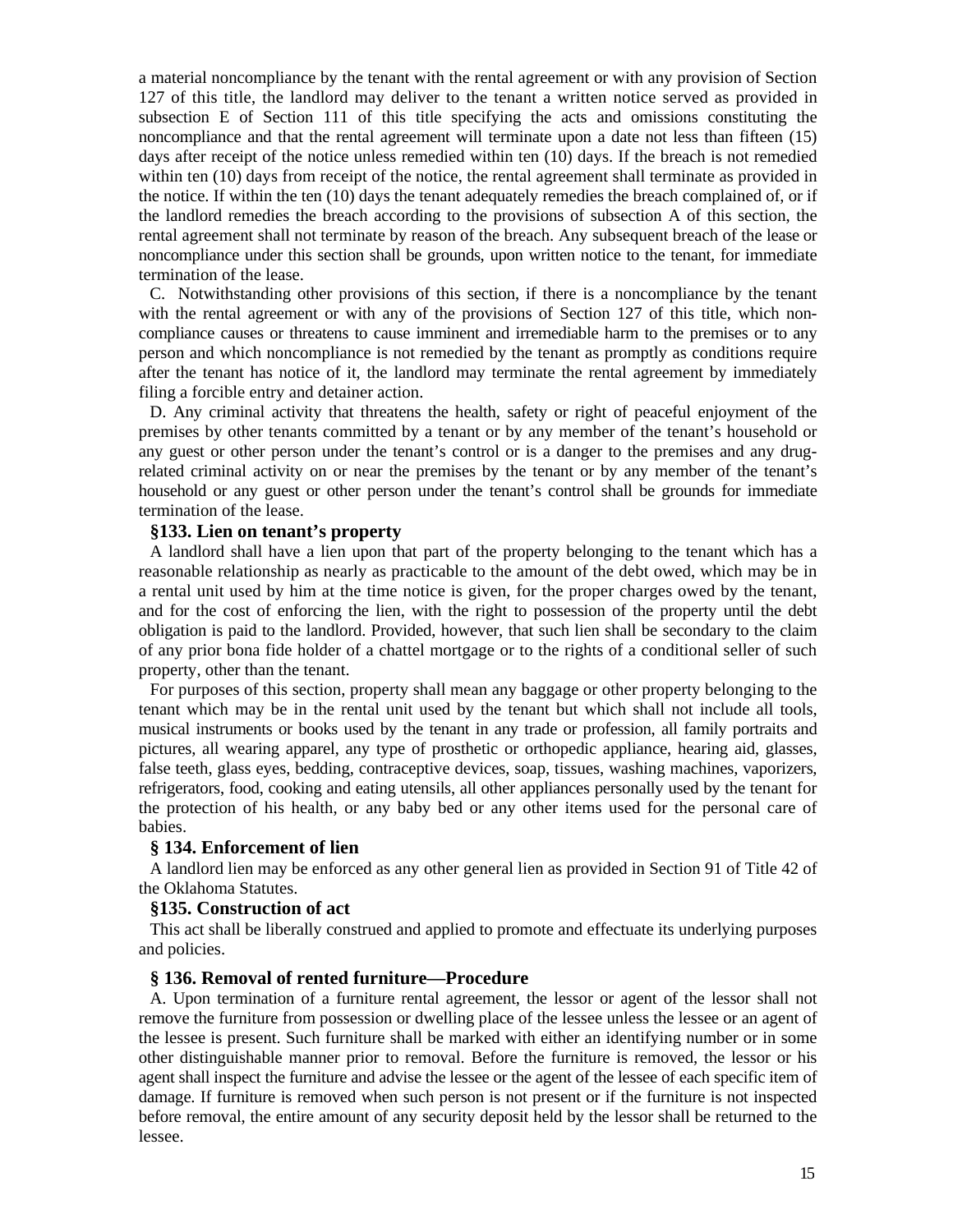B. If the lessor complies with the provisions of subsection A of this Section and recovers damaged furniture, any security deposit held by the lessor may be applied to the amount of damages which the lessor has suffered due to the fault of the lessee if the lessor provides to the lessee a written itemized statement of damage delivered by mail, to be by return receipt requested and to be signed for by any person of statutory service age at such address. The lessor shall allow the lessee an opportunity to re-inspect the furniture in question before any security deposit may be retained or any additional damage charge made.

C. In the case of undamaged furniture, the lessor shall return any security deposit without interest to the lessee within thirty (30) days of the termination of the rental agreement. If the returned furniture is damaged, the lessor shall return the balance of any security deposit above the cost of damage, without interest, to the lessee within thirty (30) days of the inspection of the furniture by the lessee. If the lessee chooses not to inspect the furniture, the balance of the security deposit shall be returned to the lessee within thirty (30) days of the mailing of the written itemized statement of damage.